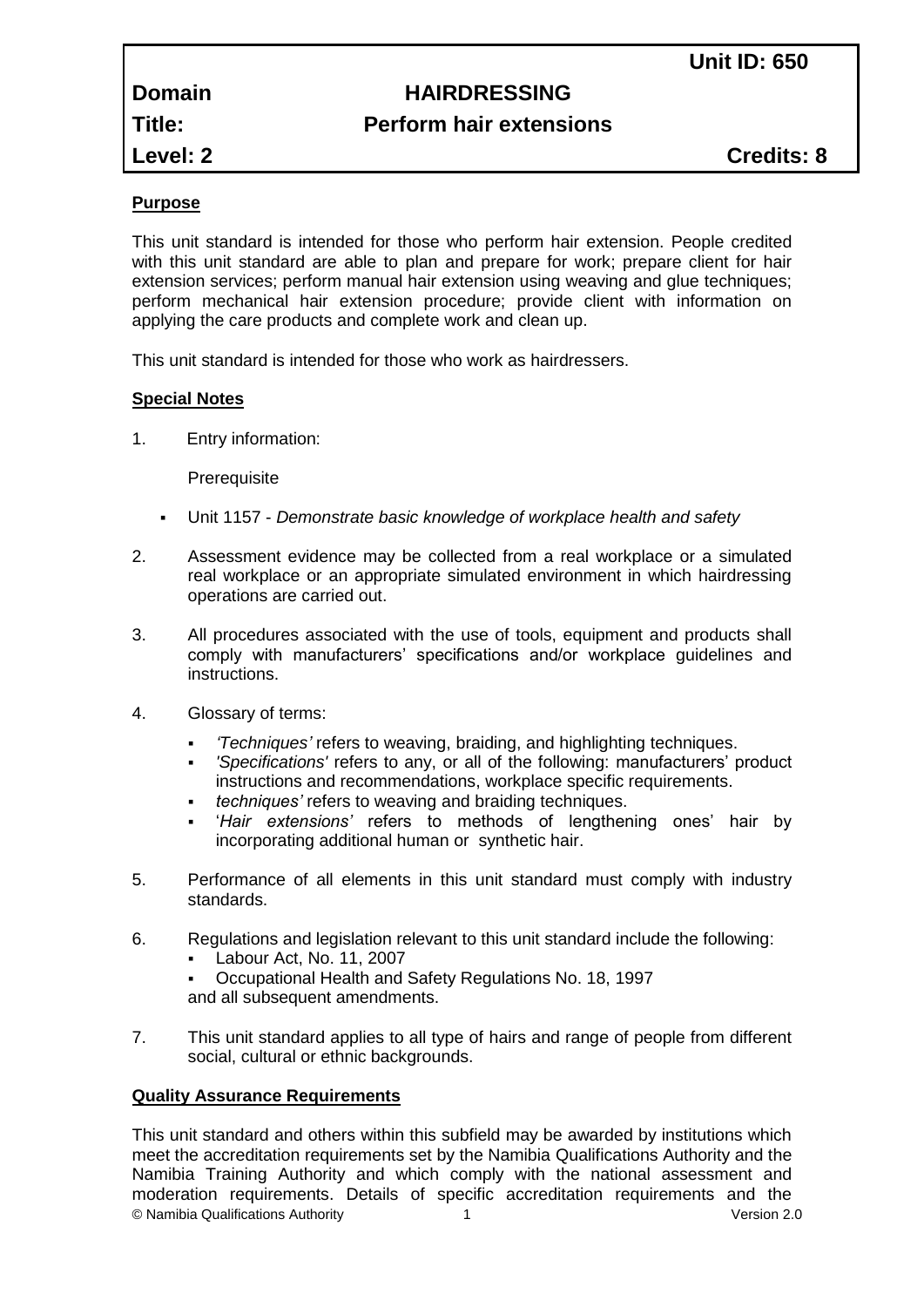national assessment arrangements are available from the Namibia Qualifications Authority and the Namibia Training Authority on [www.nta.com.na](http://www.nta.com.na/)

### **Elements and Performance Criteria**

#### **Element 1: Plan and prepare for work**

### **Range**

Planning and preparation may include but is not limited to workplace inspection, equipment defect identification, assessment of conditions and hazards and determination of work requirements.

Tools and equipment may include but are not limited to comb, sectioning clips and ribbons.

### **Performance Criteria**

- 1.1 Work instructions, including job card, client history record and product details are obtained, confirmed and applied.
- 1.2 Safety requirements are followed in line with safety plans and policies.
- 1.3 Tools and equipment selected to carry out tasks are consistent with the requirements of the job, checked for serviceability and any faults reported.
- 1.4 Products are safely handled and located ready for use in line with workplace procedures.
- 1.5 Measurement requirements for products are sourced and implemented in line with manufacturers' specifications and workplace procedures.
- 1.6 Environmental protection requirements are identified and applied in line with environmental plans and regulatory obligations.

#### **Element 2: Prepare client for hair extension services**

#### **Range**

Preparation methods may include but are not limited to procedures for using towels, apron, brush and comb.

#### **Performance Criteria**

- 2.1 Procedures and information required for preparing client and workstation for hair extension services are identified and sourced in line with workplace procedures.
- 2.2 Preparation methods are applied to ensure client protection in line with workplace procedures.
- 2.3 Client's hair is analysed through questions and physical examination.

#### **Element 3: Perform manual hair extension using weaving and glue techniques**

#### **Range**

Hair extension techniques may include but are not limited to weaving, braiding and bonding .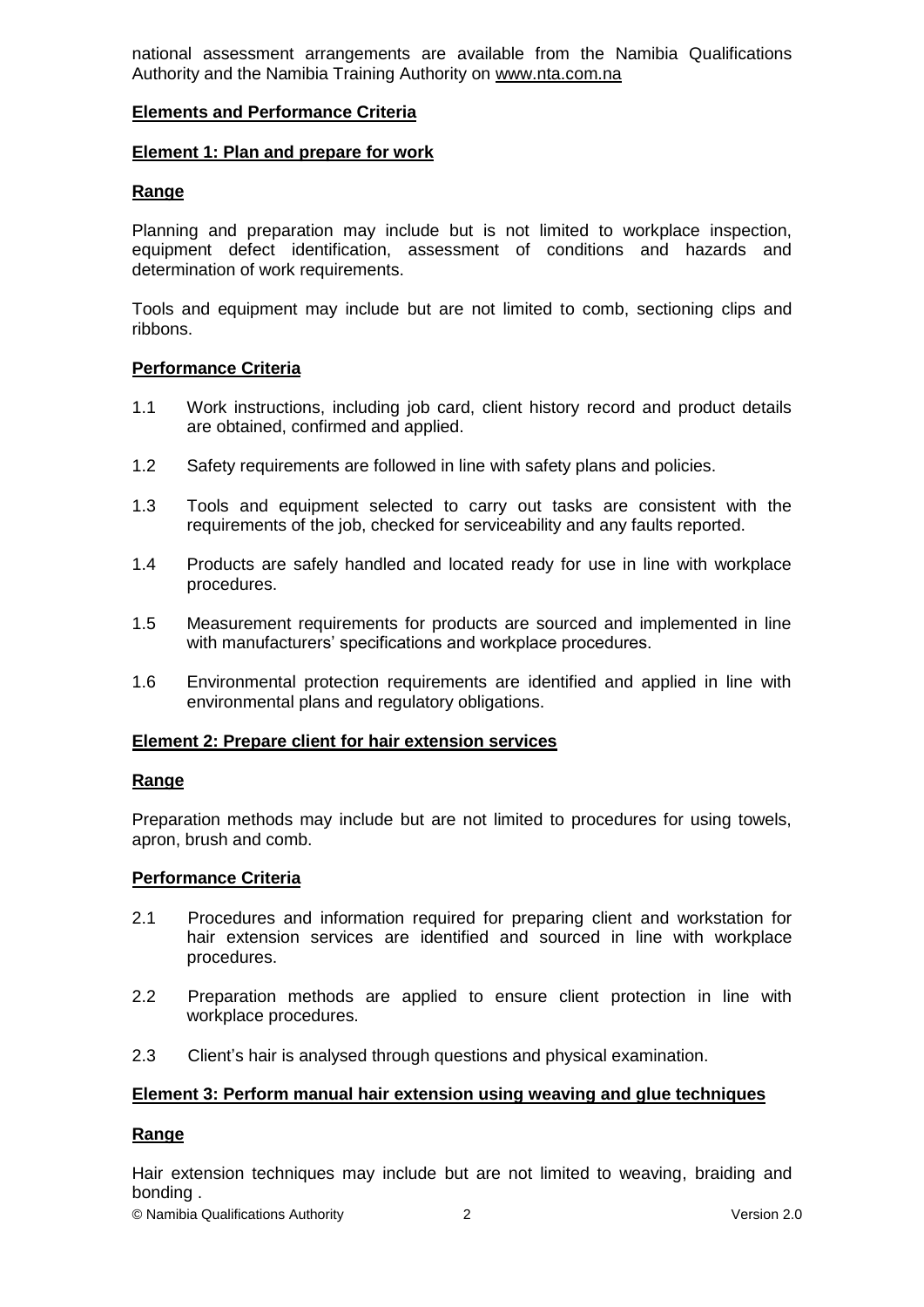Finishing and hair maintenance products may include but are not limited to shampoo, mouse, setting and styling lotions, holding products, moulding cream and gel and finishing hair sprays.

Hair pieces include fully artificial hair, mono fibre hair and all other synthetic hair.

# **Performance Criteria**

- 3.1 Procedures and information required for performing manual hair extension using weaving and glue techniques are identified and sourced in line with client requirement.
- 3.2 Hair pieces are measured and cut to meet client's requirements.
- 3.3 Client hair is sectioned and braiding techniques are applied in line with client requirement.
- 3.4 If required end of braid is secured using rubber bands, pins and/or ribbons.
- 3.5 The manual glue hair extension procedure is performed in line with product specifications.
- 3.6 Finishing products are applied and after care products are recommended.

# **Element 4: Perform mechanical hair extension procedure**

# **Range**

Mechanical hair extension refers to joining artificial hairpieces to natural hair by using heat

# **Performance Criteria**

- 4.1 Procedures and information required for performing mechanical hair extension are identified and sourced in line with product specifications and workplace procedures.
- 4.2 Client hair is sectioned for mechanical hair extension.
- 4.3 Braiding hairpiece are measured, cut and braided in line with client requirements and workplace procedures.
- 4.4 Method for performing a mechanical hair extension is explained and demonstrated using practical examples.
- 4.5 If required end of braid is secured using rubber bands, pins and/or ribbons.
- 4.6 Finishing products are applied and hair maintenance products for home use are recommended.

# **Element 5: Provide client with information on applying the care products**

# **Range**

After care products may include but are not limited to holding products, clarifying shampoo, light conditioner, daily maintenance spray.

#### **Performance Criteria**

© Namibia Qualifications Authority 3 Version 2.0